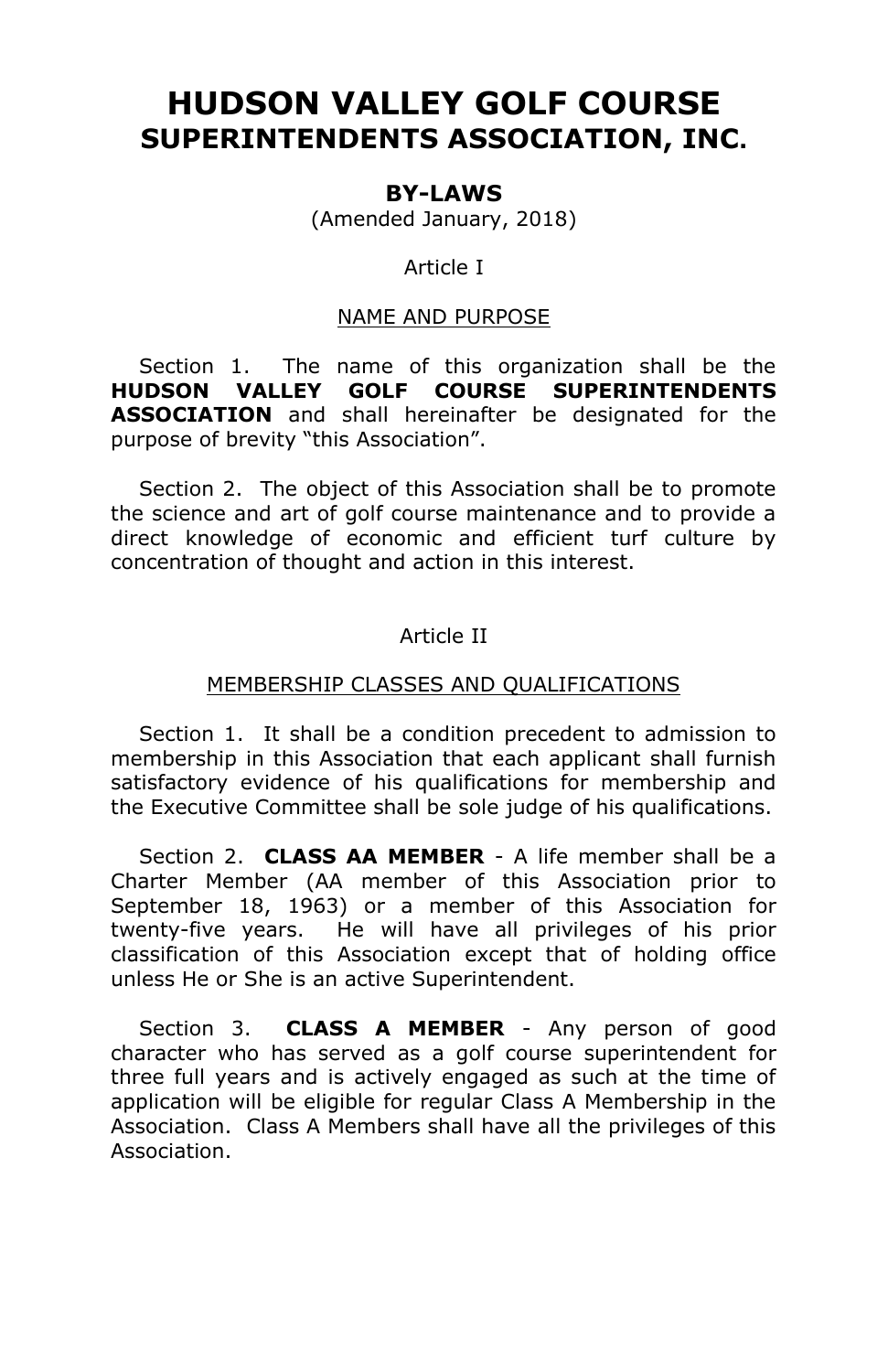Section 4. **CLASS B MEMBER** - Any golf course superintendent who has been actively engaged as a superintendent for less than three years and is actively engaged as such at the time of application will be eligible to become a Superintendent Member. Superintendent Members shall have all the privileges of this Association.

 Section 5. **CLASS C MEMBER** - Any assistant to a golf course superintendent who is actively engaged as such at the time of application will be eligible for regular Class C Membership in this Association. Class C Members shall have all the privileges of this Association except that of serving on the governing body.

 Section 6. **Class AF** (**AFFILIATE) MEMBER** - Commercial Member - Any person who is supplying or servicing the turf industry. They shall not vote or hold office.

 Section 7. **HONORARY MEMBER** - Those who have rendered special or valuable service to this Association. They shall be selected by a two-thirds vote of the membership present at each annual meeting. They shall have all the privileges of this Association except the right to vote or hold office. There may be but one person elected to Honorary Membership each year.

 Section 8. **RETIRED** - To qualify for Retired Membership, one must be retired and no longer seeking employment within the scope of activities of any membership class of the Association. An applicant may apply to the Board of Directors in writing for Retired Membership, the annual dues for which shall be set by the Board of Directors but shall not exceed half the amount paid for the classification in which the member retires. There are two options for retirement: (1) Any member reaching age fifty-five (55), may retire and shall have all the privileges of the Association afforded the member in his or her immediate previous classification, with the exception of holding office; or (2) Any member having completed a minimum of twenty (20) years of service in any membership classification may retire in that classification and shall have all the privileges of the Association afforded that classification, with the exception of holding office.

 Section 9.**STUDENT MEMBER –** Any person of good character who at the time of application for membership is employed at a golf course represented by a Class A or B member of the Association and is enrolled in a formal course of education in the study of Turfgrass Management, or related field, shall be eligible for Class D membership.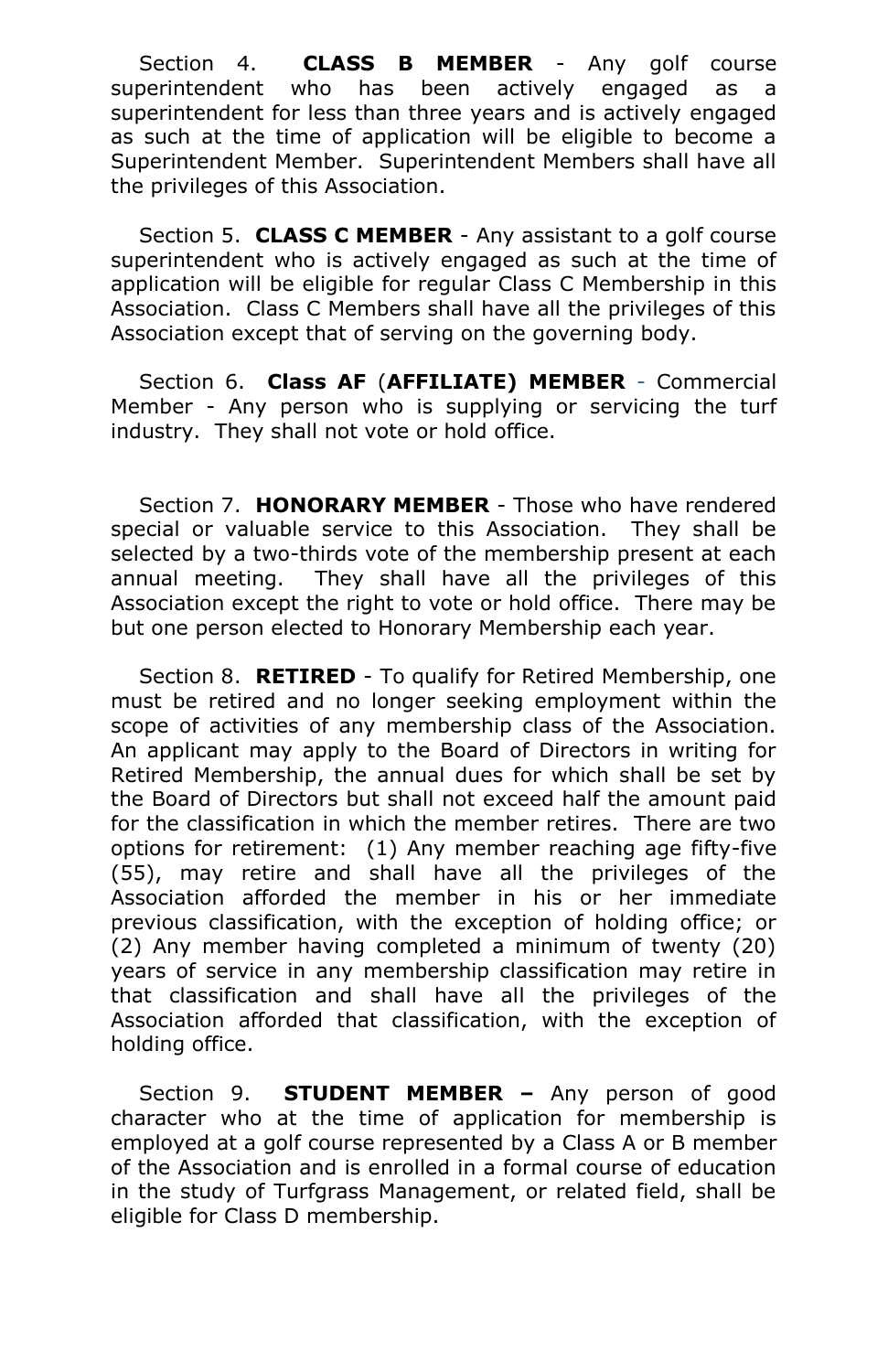## ARTICLE III

#### APPLICATION AND ADMISSION TO MEMBERSHIP

 Section 1. Every applicant for Regular or Affiliate membership shall present an application in writing on forms provided by this Association and shall be vouched for in writing by at least two Regular Members in good standing. Each applicant for Class A or B Membership must also present an application for membership or evidence of membership with the Golf Course Superintendents Association of America. Each application shall further be accompanied by a tender of one year's dues.

 Section 2. This application for membership in this Association must be investigated and favorably passed upon by the Executive Committee.

 Section 3. In the case of rejection, the application shall be tabled for further consideration for a period of one year, after which time the person may re-apply for membership.

 Section 4. A Regular Member, who at any time should change his status as a golf course superintendent to some other occupation, should have his membership status reviewed by the Executive Committee for possible change.

 Section 5. Honorary Members may be proposed each year by the membership. They shall be elected to membership by twothirds vote of the Executive Committee present at its regular meeting.

## ARTICLE IV

#### DUES, ASSESSMENTS AND SUSPENSION FOR NON-PAYMENT

 Section 1. The annual membership dues shall be fixed by the Executive Committee of this Association and shall be payable annually in advance on the first regular meeting date following the election of officers.

 Section 2. Assessments shall be made only for actual needs and then only upon affirmative vote of at least three-quarters of those members present at any regular meeting. Fifteen days notice must be given to each member of such meeting. Such assessment may not be levied more than once in every fiscal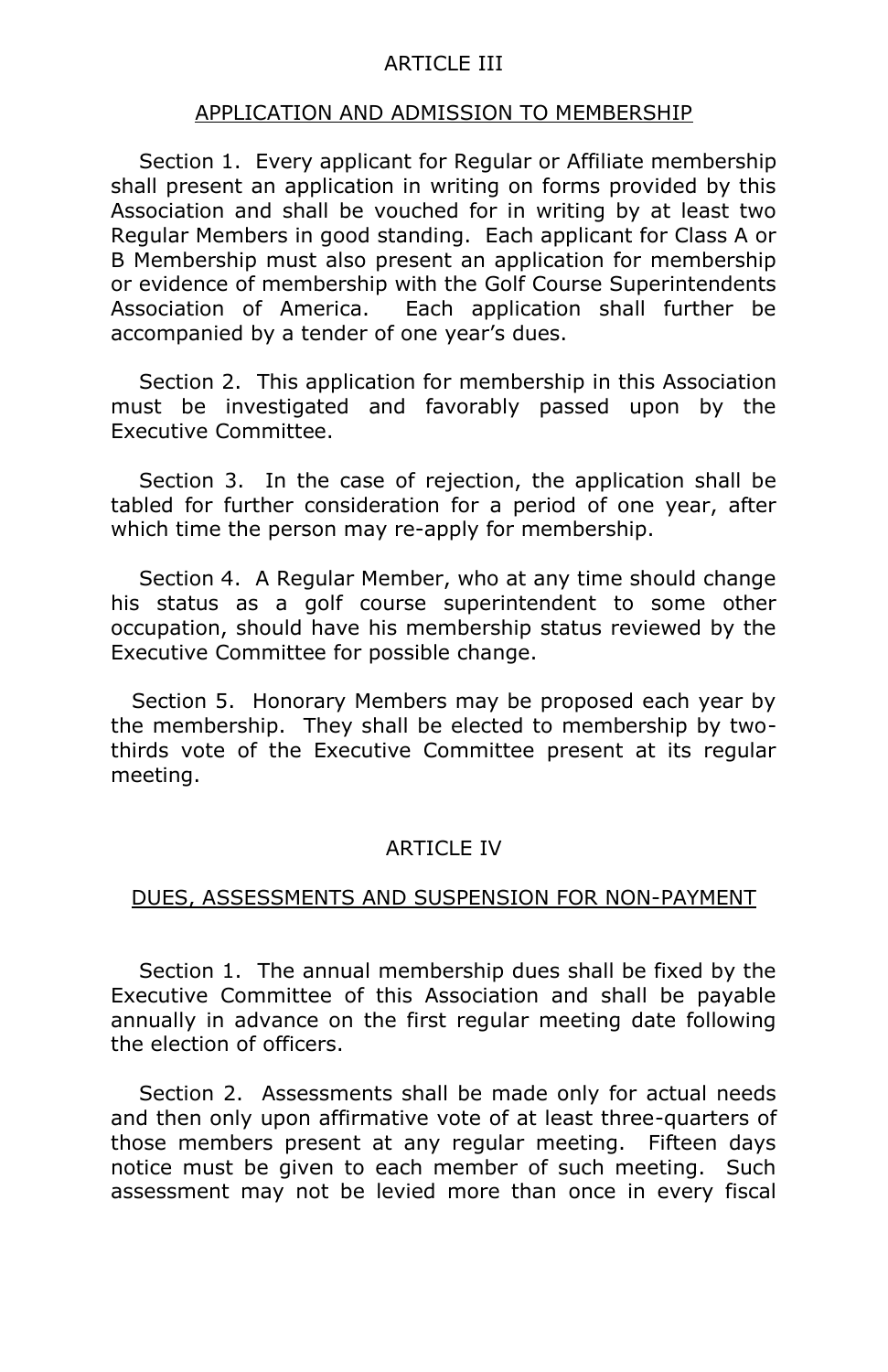year and shall not exceed the amount of the annual dues fixed for such year.

 Section 3. Any member of this Association in arrears over six (6) months without due cause will, thirty (30) days after written notification, be deemed automatically suspended from this Association.

 Section 4. The Executive Committee may, at its discretion, when requested in writing, temporarily excuse or extend time of payments of annual dues or assessments for any member.

 Section 5. AA (Life) shall be excluded from yearly membership dues. If a AA (Life) member is employed in the Golf Industry, he or she will then be required to pay annual dues to the Association (This commencing for new lifetime members after October 8, 2003).

 Section 6. Honorary Members shall be excluded from yearly membership dues.

# ARTICLE V

## BENEVOLENT FUND

 Section 1. There is hereby created and constituted a Benevolent Fund which shall be created and maintained by allocating there to a percentage of the annual dues of members of this Association. The amount taken from each member's annual dues to be applied to this Fund shall be fixed annually by the Executive Committee.

 Section 2. Once money has been turned over to this Fund, it cannot be touched for any other purpose than benevolence, unless so voted otherwise by an affirmative vote of at least three-fourths of the regular membership.

 Section 3. The purpose of this Fund will be to aid a sick or distressed member or his immediate family. The Executive Committee of this Association shall be the sole judge as to the disbursement of this Fund.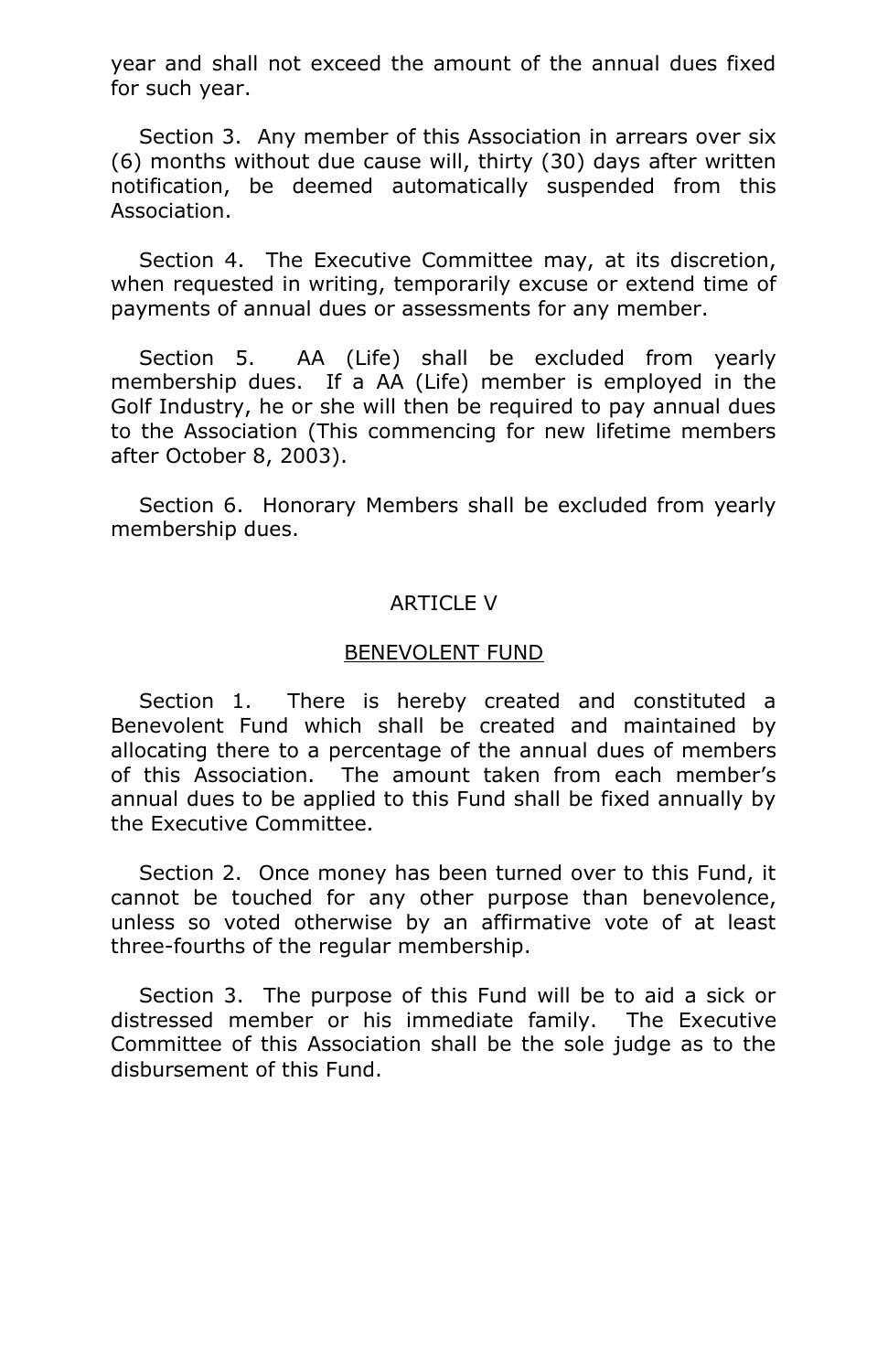#### ARTICLE VI

#### VOTING

 Section 1. At any meeting of the membership of this Association each Class AA, Class A, Class B and Class C member may cast his ballot upon any proposition to such membership. Such person may vote in person or by proxy, when said proxy shall designate the identity of the person entitled to cast such ballot or when said proxy shall designate the Secretary of the Association as his representative in the ballot, with or without direction as to the manner of exercising same.

# ARTICLE VII

#### EXPULSION AND RESTORATION TO MEMBERSHIP

 Section 1. No member, Honorary, Affiliate or Regular, shall at any time use their affiliation with the Hudson Valley Golf Course Superintendents Association for the purpose of promoting schemes, ideas or objects for the purpose of private or collective gain.

 Section 2. Any member may be suspended or expelled by a two-thirds vote of all of the Executive Committee for any willful infraction of the Constitution and By-Laws of this Association or of any conduct inconsistent to the welfare of this Association, after having been given notice of charges and an opportunity to be heard.

 Section 3. Any member who has resigned or been expelled, may make, after the expiration of one year from the date of this resignation or expulsion, application for restoration to membership herein.

 Section 4. Any person under suspension for non-payment of dues may upon application made in regular form, be restored to good standing upon showing qualification for continuation of membership and upon payment of dues accrued from and computed for such suspension period.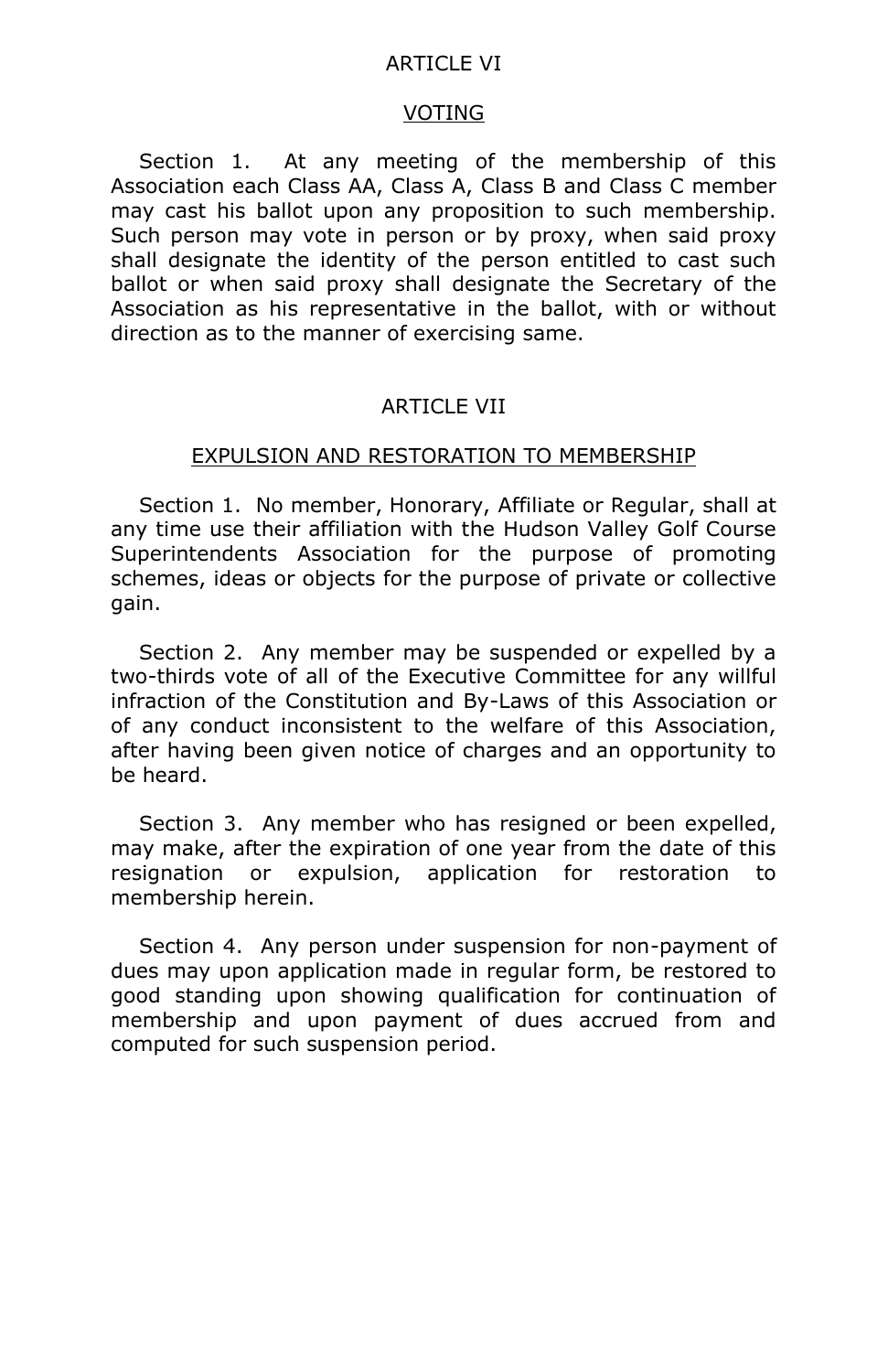## ARTICLE VIII

## GOVERNMENT

 Section 1. There shall be elected at each annual meeting of this Association the following officers: President Vice-President **Secretary Treasurer** who shall hold office for a period of one year and until their successors are elected and qualified and who shall perform the duties hereinafter prescribed for each of such offices. Such officers shall be elected by a majority vote at such annual meeting and no person shall be elected to any such office unless a member in good standing in this Association and a Class A or B member of the Golf Course Superintendents Association of America.

There shall likewise be elected a Board of Directors, which shall be composed of three (3) persons, members of this Association, who shall be elected by a majority vote of the membership present. At the first election one (1) Director shall be elected for one (1) year, one (1) Director shall be elected for two (2) years, and one (1) Director shall be elected for three (3) year term. In all future elections, their terms of office shall be for a Two (2) year period.

The officers of this Association, as hereinabove provided for, together with the Board of Directors as above constituted, shall constitute the Executive Committee, constituted as above described, shall be entitled to vote at the meetings thereof and a quorum necessary for the transaction of business shall not be less than a majority of said Executive Committee.

 Section 2. AFFILIATE AF MEMBER - COMMERCIAL ADVISOR shall be a representative to the Executive Committee. Will be appointed by the President and approved by the Executive Committee to serve a two (2) year non-voting term and will be permitted to attend all Executive Meetings.

Section 3. If vacancies shall occur in any office, except that of President, or if vacancies shall occur in the Board of Directors, such shall be filled by appointment by the President and such appointee shall serve the unexpired term for which the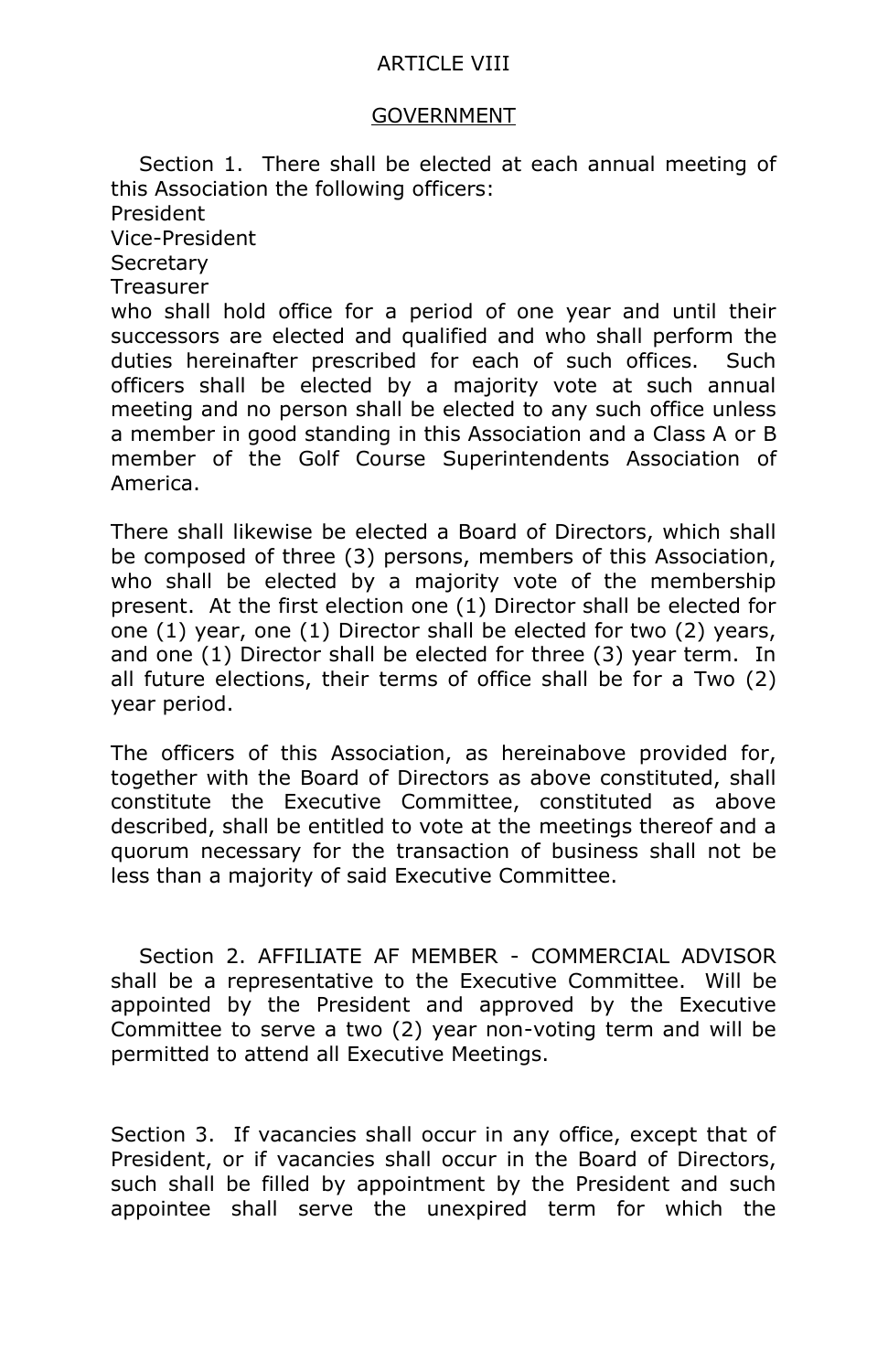predecessor shall have been elected and until his successor shall be duly elected and qualified.

Section 4. Duties and Powers of Executive Committee:

(a) The Executive Committee shall have general charge and management of the affairs of this Association.

(b) Said Executive Committee shall at each annual meeting make full report of its acts and doings during the preceding fiscal year and shall further cause to be made, audit of the Treasurer's books and present a reconciliation thereof to the membership at such annual meeting.

## **ARTICLE IX**

## GOVERNMENTAL

 Section 1. Nominating Committee: The Executive Committee shall annually appoint a Nominating Committee, which shall consist of three (3) members of this Association and will be appointed one month before the annual meeting. Said Nominating Committee shall prepare a nominating list for President, and list of nominees for each other office to be filled at the annual meeting.

 Section 2. Election Committee: The President shall annually appoint an Election Committee, which shall consist of three (3) members of this Association. At the time of election of officers the Chairman of the Election Committee shall, in addition to the nominees recommended by said Nominating Committee, ask for further nominations from the floor and when said nominations shall be closed, said election shall proceed in orderly fashion by secret ballot upon all of the nominations so submitted and made.

 Section 3. Nothing herein contained shall be construed to inhibit the appointment of other and additional committees for the advancement and interest of this Association, which in the discretion of the President he shall deem fit.

## ARTICLE X

## DUTIES OF OFFICERS AND TRUSTEES

 Section 1. President: It shall be the duty of the President to preside at all regular meetings. He shall have the deciding vote in case of a tie. He shall appoint all committees and shall act as member ex-officio of the same. He shall have the power to appoint any or such temporary committees as is necessary to act on special affairs or difficulties of this Association.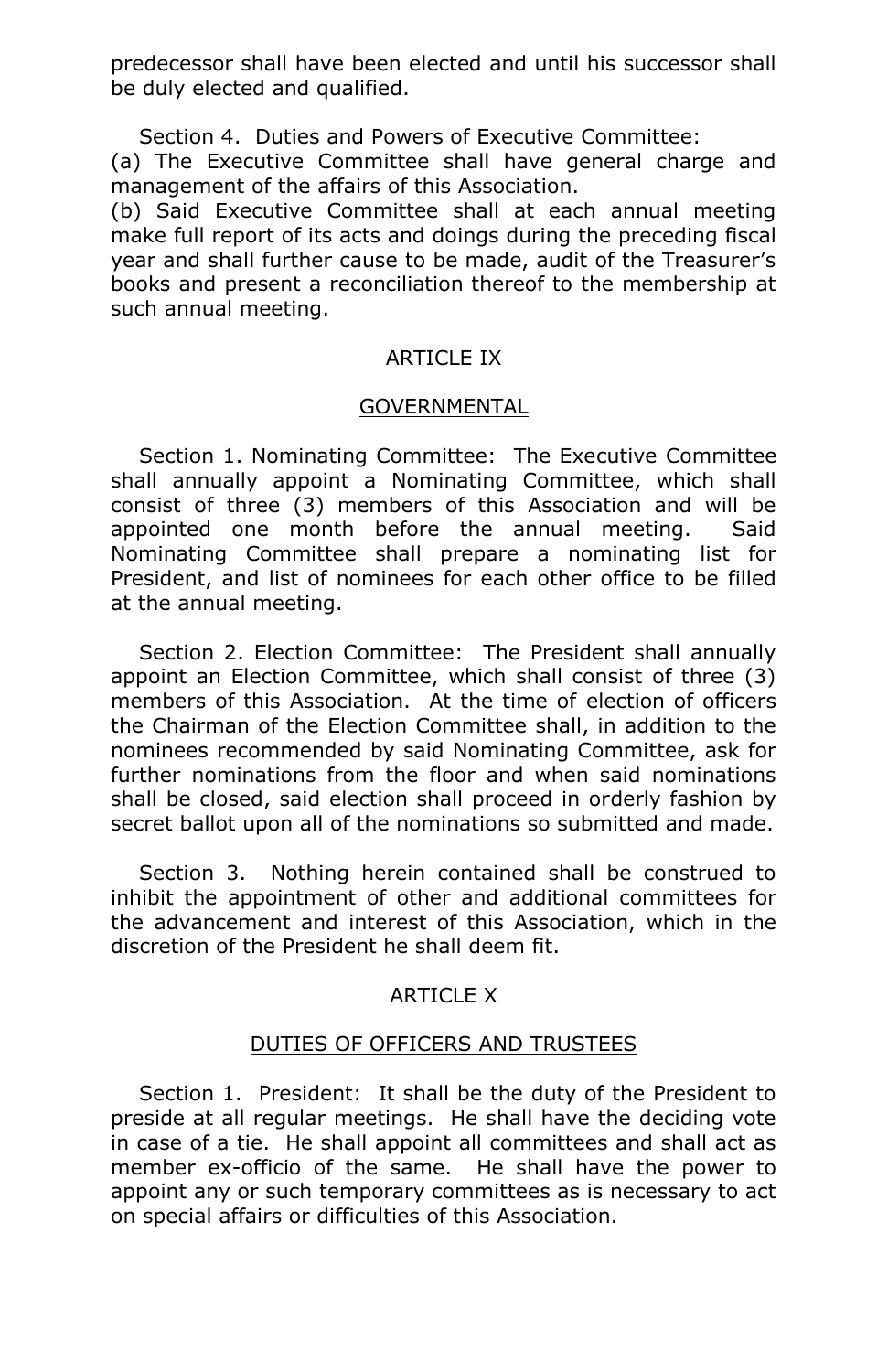Section 2. Vice-President: The Vice-President shall preside at all meetings of this Association, in case of the absence or the inability of the President to attend.

 Section 3. Secretary: The Secretary shall attend all meetings of this Association, and of the Executive Committee, keeping correct record of the doings of such meetings, which are to be read at the next succeeding meeting. He shall see that due and proper notice is given of all meetings of this Association to the members. It shall be his duty to answer all correspondence. He shall be custodian of the records and shall perform all other duties usually performed by Secretary of like organizations.

 Section 4. Treasurer: The Treasurer shall receive all monies turned over to him by the Secretary or received from any other source; keep an accurate account of all monies so received; giving and taking sufficient receipts and vouchers; rendering an account thereof at each regular meeting of this Association and to the Executive Committee whenever so requested. He shall pay all bills of this Association and be accountable for all monies spent.

 Section 5. Past President shall act as an advisor to the Executive Committee.

 Section 6. Directors: It shall be the duty of the Directors to act on the Executive Committee with the elective officers. They shall act as auditors of the doings and accounts of this Association and shall render a report at each annual meeting of this Association or upon request of three-fourths of those members present at any regular meeting within thirty (30) days.

 Section 7. It shall be the duty of the Executive Committee to have general control and management of all funds and property of this Association.

## ARTICLE XI

## OPERATIONAL

Section 1. It shall be the duty of the Program Committee to arrange all of the programs for the regular monthly meetings of this Association. This committee shall have the power to appoint any temporary assistants necessary for its functioning.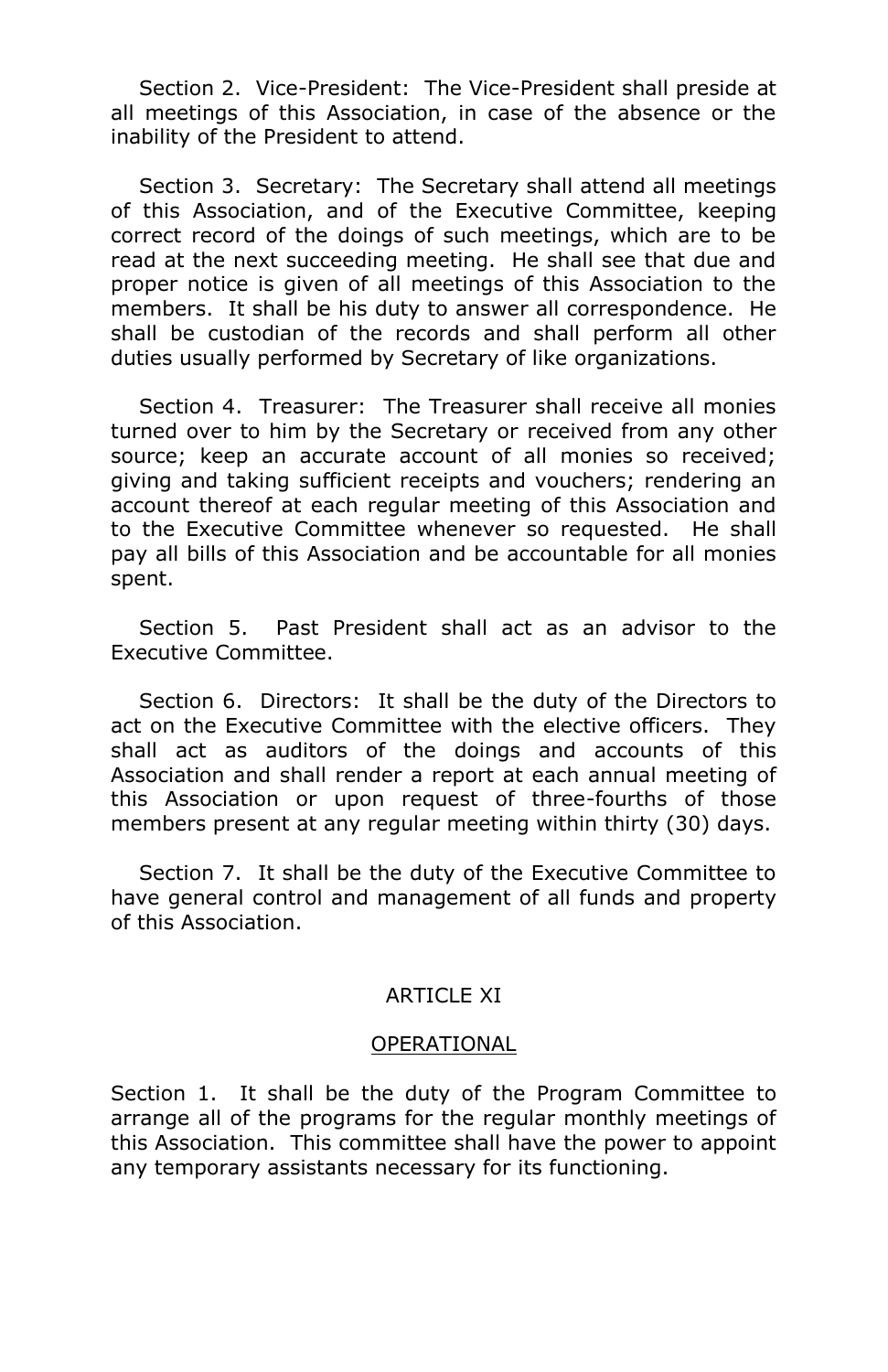Section 2. It shall be the duty of the Golf Committee to arrange the handicaps, purchase and award the prizes, and in general take care of all matters pertaining to the members playing golf.

## ARTICLE XII

#### MEETINGS

 Section 1. Regular monthly meetings of this Association shall be held at such time and place as the Executive Committee may decide.

 Section 2. Annual meeting shall be called by the Executive Committee. Each member shall be notified of these meetings ten (10) days in advance.

 Section 3. Special meetings may be called by the President upon request of a majority of the Executive Committee or upon written request of five members of this Association in good standing. Written notice of any special meeting shall be given to all members in good standing at least five (5) days in advance of the day set for such meetings and such notice shall state the time, place and purpose of meeting.

## **ARTICLE XIII**

#### QUORUM

Section 1. Ten voting members in good standing shall constitute a quorum at regular or annual meetings.

## ARTICLE XIV

#### AMENDMENT OF BY-LAWS

 Section 1. Any amendment of By-Laws must be read at a regular meeting, and all regular members notified by mail of the amendment before the following regular meeting. An affirmative vote of three-quarters of those members present at the second regular meeting will pass the amendment.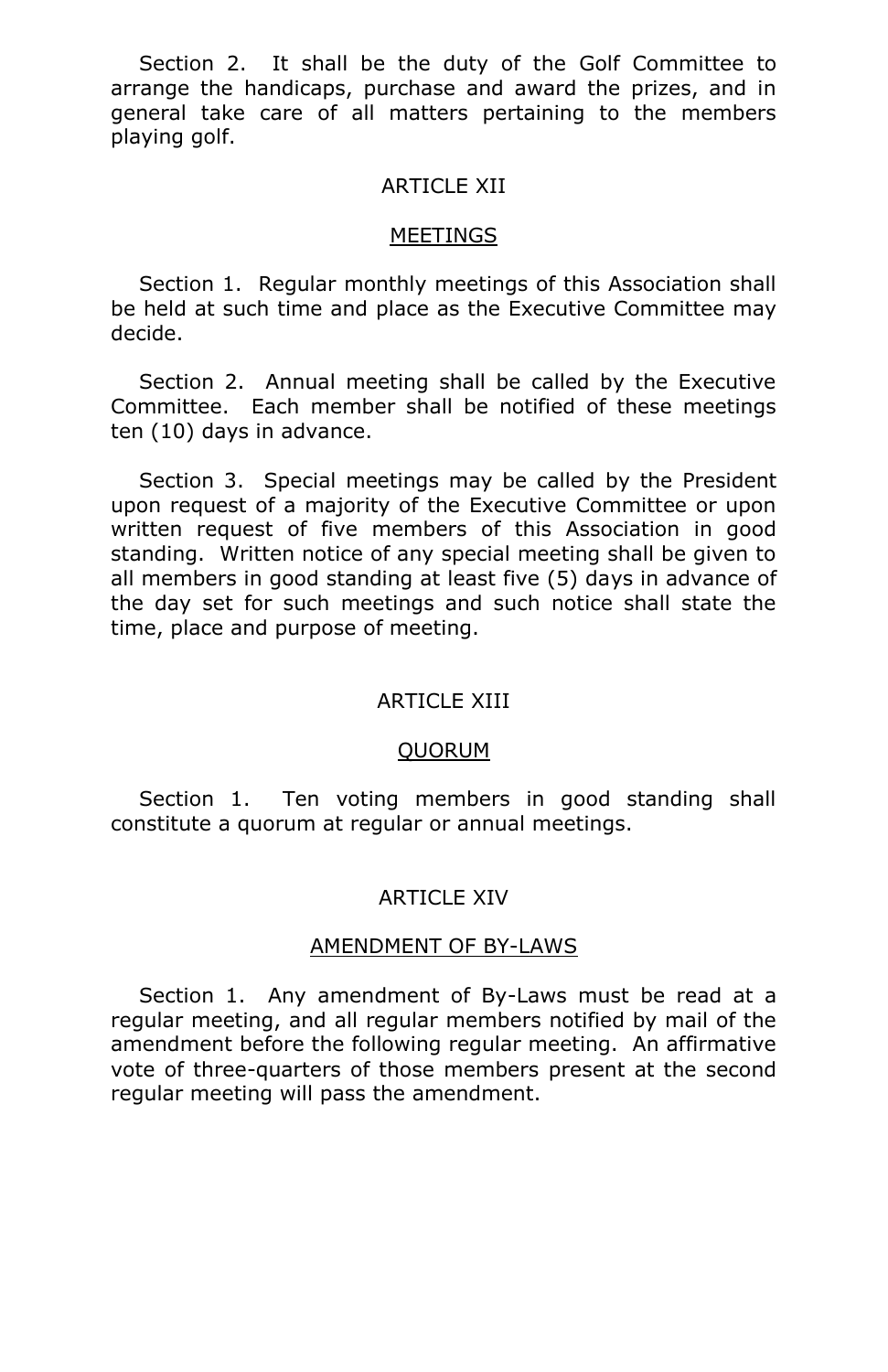# ARTICLE XV

## ORDER OF BUSINESS

 Section 1. The rules contained in Roberts Rules of Order shall govern this Association in all cases to which they are applicable, and in which they are not inconsistent with the By-Laws or the special rules of order of this Association.

 Section 2. The order of business at meetings of the members shall be:

- 1. Call to order.
- 2. Registration of attendance.
- 3. Reading of minutes of the preceding meeting.
- 4. Reading of communications.
- 5. Reports of officers and committees.
- 6. Candidates proposed.
- 7. Report of receipts and expenses.
- 8. New business.
- 9. Place of next meeting.
- 10. Professional and fraternal discussion.
- 11. Closing.

## ARTICLE XVI

## INDEMNIFICATION

The Association shall indemnify any and all persons who may serve or have served at any time as officers, or directors, and their respective heirs, paid administrators, successors and assigns, against any and all expenses, including amounts paid upon judgments, counsel fees and amounts paid in settlement (before or after suit is commenced), actually necessarily incurred by such person in connection with the defense or settlement or any claim, action, suit or proceeding in which they, or any of them are made parties, or a party, or which may be asserted against them, or any of them, by reason of being, or having been, an officer or director of this Association, except in relation to matters as to which any such officer or directors, or former officer or director, shall be adjudged in any action, suit or proceeding to be liable for those acts and omissions arising out of his or her willful misfeasance. Such indemnification shall be in addition to any other rights to which those indemnified may be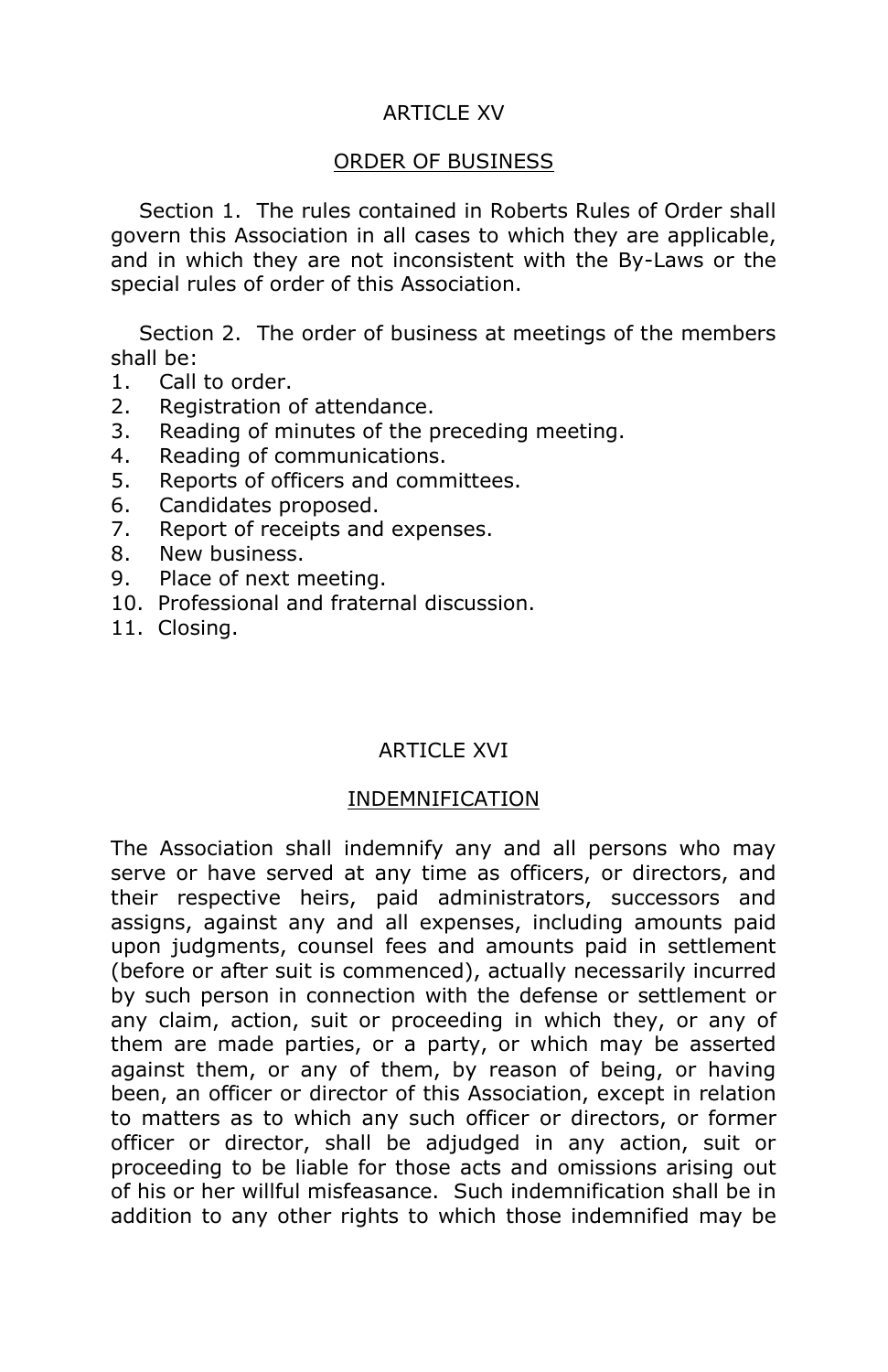entitled including such immunities under any law, bylaw agreement, or otherwise.

# **ARTICLE XVII**

# DISSOLUTION

In the event of the dissolution of the Association, after all liabilities and responsibilities have been met, its assets shall be distributed in accordance with the Internal Revenue Code concerning its exempt status or in accordance with State law. The decision or distribution shall be made by the Executive Committee.

# CODE OF ETHICS

To the end that confidence and respect may be enjoyed by the Members of our Association, this Code of Ethics is promulgated and observance of its provisions required.

Every Member shall take pride in his work and regard it as a profession in which all Members strive to maintain its good name.

Realizing that the best asset a Member can have is thorough knowledge of his business, he shall constantly try to improve his knowledge and effectiveness by freely exchanging experiences and ideas with fellow Members and take advantage of all opportunities for improvement.

He shall endeavor to maintain courteous relations with his employer and his associates and endeavor to have his employees take pride in doing their work well. In accomplishing his own and this Association's best interests, observance of the following suggestions is recommended.

## SEEKING EMPLOYMENT:

1. Seek counsel of this Association when applying for a position.

2. Recommend only qualified HVGCSA members.

3. If possible, talk with the person who last held or now holds the position of Golf Course Superintendent.

VISITING: